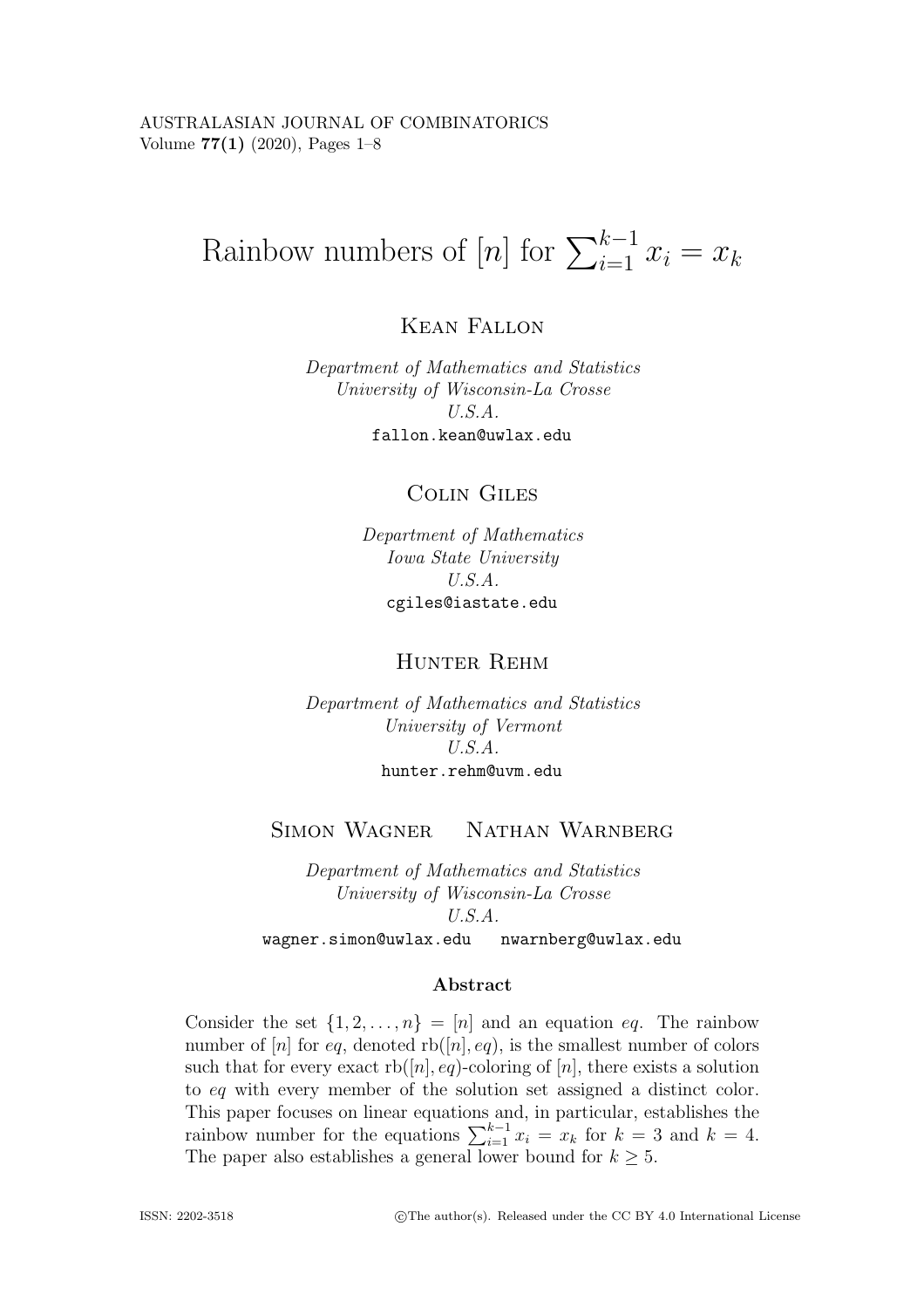# **1 Introduction**

Let  $\{1, 2, ..., n\} = [n]$  and eq be any equation. The rainbow number of  $[n]$  for eq, denoted  $rb([n], eq)$ , is the smallest number of colors such that for every exact  $rb([n], eq)$ -coloring of [n], there exists a solution to eq with every member of the solution set assigned a distinct color. Although much of the literature has focused on linear equations, as does this paper, this definition is general enough to define rainbow numbers for any set and any equation. The rainbow number is an anti-Ramsey type parameter since the key structures are multichromatic (or rainbow) as opposed to monochromatic. The rainbow number function was inspired by Schur numbers (see [\[6\]](#page-7-0) and references therein, the authors originally thought of the rainbow number as the anti-Schur number) and the anti-van der Waerden function. The anti-van der Waerden number on  $[n] = \{1, \ldots, n\}$ , denoted aw $([n], k)$ , is the smallest number of colors such that every exact  $aw([n], k)$ -coloring of  $[n]$  is guaranteed to have an arithmetic progression of length k where each element of the progression is colored distinctly (note that 3 term arithmetic progressions satisfy the equation  $x_1 + x_2 =$  $2x_3$ ). The anti-van der Waerden number was first defined in [\[11\]](#page-7-1) and many results on arithmetic progressions on [n], the cyclic groups  $\mathbb{Z}_n$ , finite abelian groups and graphs have been considered directly or indirectly (see [\[1,](#page-7-2) [2,](#page-7-3) [3,](#page-7-4) [5,](#page-7-5) [8,](#page-7-6) [10,](#page-7-7) [12\]](#page-7-8)). Rainbow results have also been considered for equations of the form  $a_1x_1 + a_2x_2 + a_3x_3 = b$  over  $\mathbb{Z}_p$ (see [\[4,](#page-7-9) [7,](#page-7-10) [9\]](#page-7-11)).

An *exact* r-coloring c of the integers  $\{1, 2, ..., n\} = [n]$ , is a function  $c : [n] \rightarrow [r]$ such that c is onto. If eq is any linear equation on k variables, namely  $x_1, x_2, \ldots, x_k$ , and non-zero coefficients, then the set  $\{s_1, s_2, \ldots, s_k\}$  is a *rainbow solution* if substituting  $s_i = x_i$  makes eq true and  $|\{c(s_1), c(s_2), \ldots, c(s_k)\}| = k$ . Note that if a solution does not have distinct elements it cannot be a rainbow solution and such solutions will be called *degenerate*, i.e. the only solutions that will be considered are *non-degenerate*.

The *rainbow number* of  $[n]$  for equation eq, denoted rb( $[n], eq$ ), is the smallest r such that every exact r-coloring of  $[n]$  is guaranteed to have a rainbow solution to eq. A coloring is *extremal*, with respect to eq and [n], if it uses  $rb([n], eq) - 1$  colors and avoids rainbow solutions. As a technical note, if eq has m variables and  $m > n$ or there are no solution sets to eq in [n], define  $rb([n], eq) = n + 1$ .

Some more notation and a convention about the way  $[n]$  is colored are now introduced. Let c be an exact r-coloring on [n]. Define  $\mathcal{C}_i = \{a \in [n] | c(a) = i\}$  and define  $s_i \in C_i$  such that  $s_i$  is the smallest element of  $C_i$  for each color i. Note that for any exact r-coloring c, it is always possible to have  $s_i < s_j$  for  $i < j$ . If that is not the case, say  $s_i > s_j$  and  $i < j$ , an isomorphic coloring can be created by swapping the color of any number with color  $i$  to have color  $j$  and vice versa.

<span id="page-1-0"></span>**Observation 1.1.** If c is an exact  $(r-1)$ -coloring of [n] that avoids rainbow solutions for eq, then  $r \leq$  rb([n], eq). If every exact r-coloring of [n] guarantees a rainbow solution to eq, then  $rb([n], eq) \leq r$ .

**Example 1.2.** Consider the equation  $eq: x_1 + x_2 = x_3$  over [5]. Define  $c: [5] \rightarrow [3]$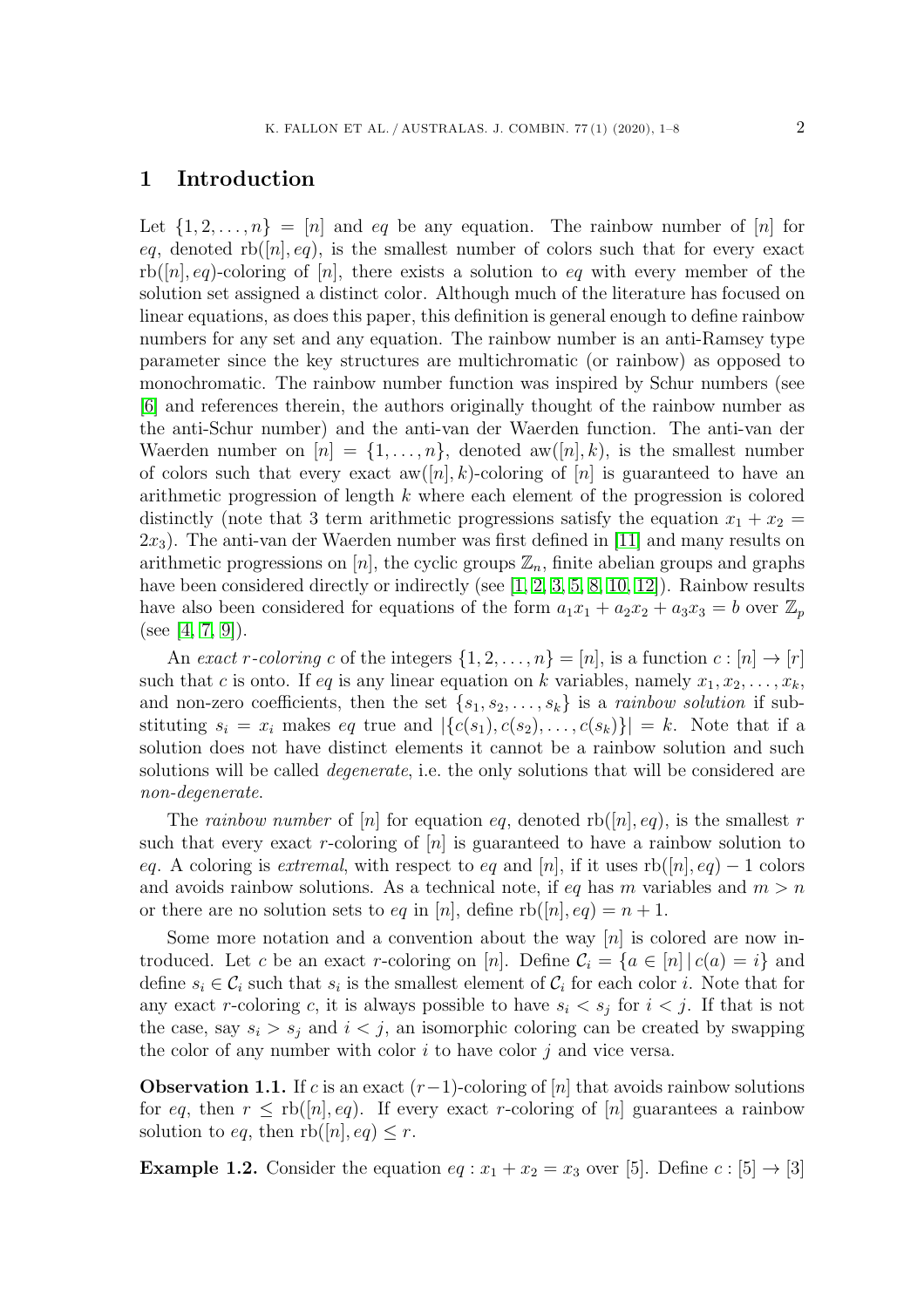by  $c(1) = 1$ ,  $c(2) = 2$ ,  $c(3) = 1$ ,  $c(4) = 3$  and  $c(5) = 1$ . Since this is an exact 3-coloring that avoids rainbow solutions to eq. Observation [1.1](#page-1-0) gives  $4 \leq rb([5], eq)$ . On the other hand, any exact 4-coloring of [5] must either use 4 distinct colors in  $\{1, 2, 3, 4\}$  or  $\{2, 3, 4, 5\}$ . In the former case  $\{1, 2, 3\}$  is a rainbow solution, and in the latter case  $\{2, 3, 5\}$  is a rainbow solution. Thus  $rb([5], eq) \leq 4$ .

# <span id="page-2-2"></span>**2** The rainbow number of [n] for the equation  $x_1 + x_2 = x_3$

This section focuses on the rainbow number for the equation  $x_1 + x_2 = x_3$  so for the rest of the section it is assumed that eq is  $x_1 + x_2 = x_3$ . Also, when  $\{a, b, c\}$  is presented as a solution to eq it will be recognized that  $x_1 = a, x_2 = b$  and  $x_3 = c$ . In order to discuss the results in this section it is easier if an exact r-coloring uses the color set  $\{0, 1, \ldots, r-1\}$ . Lemma [2.1](#page-2-0) starts with a specific coloring that avoids rainbow solutions.

<span id="page-2-0"></span>**Lemma 2.1.** *For*  $n \geq 3$ ,  $\lfloor \log_2(n) + 2 \rfloor \leq \text{rb}([n], eq)$ *.* 

*Proof.* The number of trailing zeros that an integer has is the number of zeros, starting from the right, before there is a nonzero digit. Define an exact  $(\log_2(n)+1)$ coloring of  $[n]$  as

 $c(x)$  = the number of trailing zeros in the binary representation of x

(see Example [2.2\)](#page-2-1). Let  $a, b \in [n]$ . If a and b are odd, then  $c(a) = c(b) = 0$  since their binary representation ends with a 1. This means  $\{a, b, a + b\}$  is not a rainbow solution. If a is odd and b is even, then  $a + b$  is odd so  $c(a) = c(a + b) = 0$ , thus  ${a, b, a + b}$  is not a rainbow solution. Finally, consider the case where a and b are both even. If a and b have the same number of trailing zeros, then  $c(a) = c(b)$ meaning  $\{a, b, a + b\}$  is not a rainbow solution. If  $c(a) \neq c(b)$  assume, without loss of generality, that  $c(a) < c(b)$ . Since the number of trailing zeros of b exceeds the number of trailing zeros of a, it follows, via binary arithmetic, that  $b + a$  has the same number of trailing zeros as a. Thus,  $c(a + b) = c(a)$  and  $\{a, b, a + b\}$  is not a rainbow solution. Therefore, no rainbow solutions exist with this coloring, and  $|\log_2(n)+2| \leq$ rb $([n], eq)$ .  $\Box$ 

<span id="page-2-1"></span>**Example 2.2.** A table describing the coloring from Lemma [2.1.](#page-2-0)

| $\overline{x}$ | $x$ in binary | c(x)             |
|----------------|---------------|------------------|
| $\mathbf{1}$   |               |                  |
| $\overline{2}$ | 10            | $\mathbf{1}$     |
| 3              | 11            | 0                |
| $\overline{4}$ | 100           | $\overline{2}$   |
| $\overline{5}$ | 101           | $\left( \right)$ |
| 6              | 110           | 1                |
|                | 111           | 0                |
| Ω              | 1000          | 3                |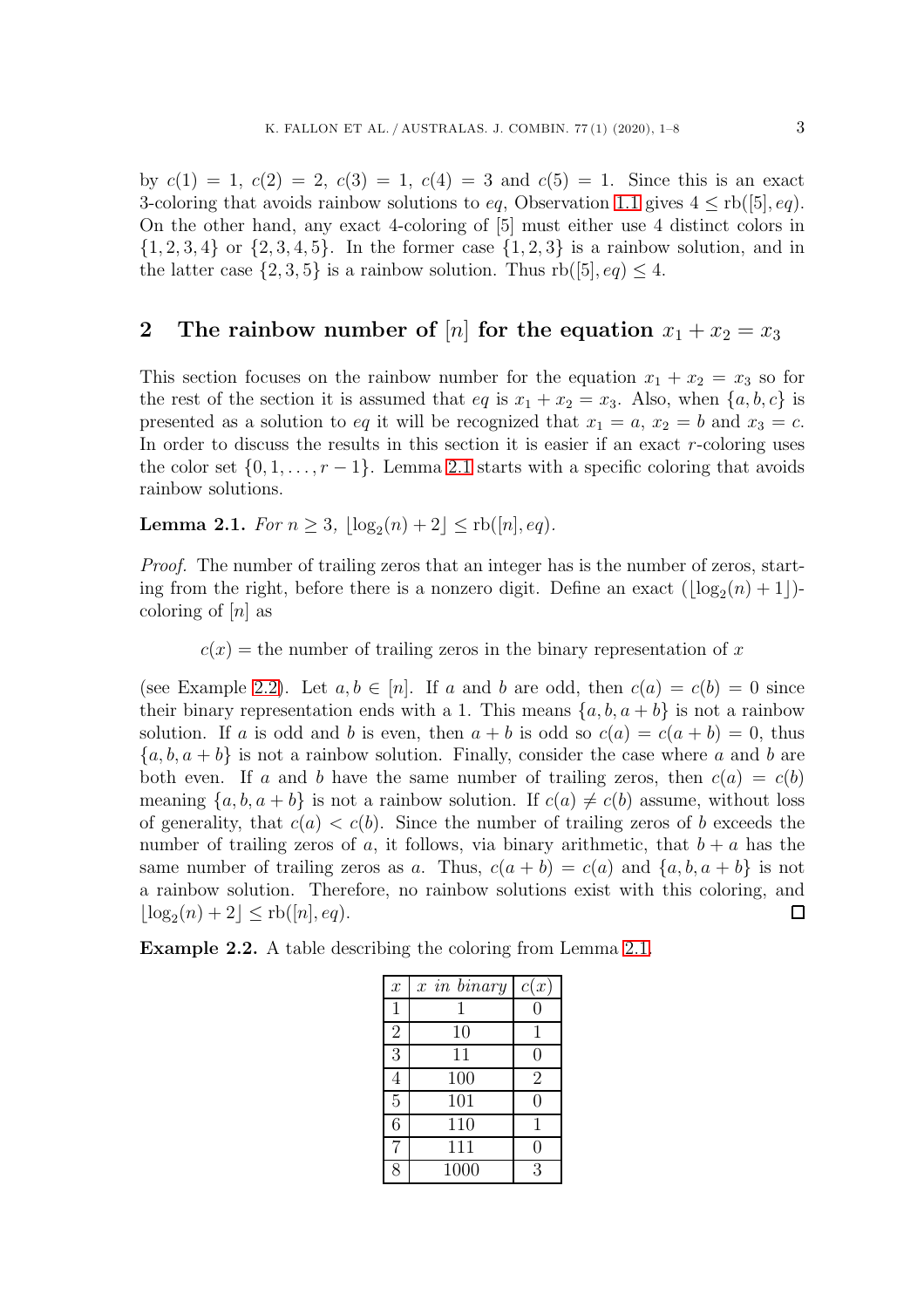Lemma [2.3](#page-3-0) indicates that when attempting to color  $[n]$  and avoid rainbow solutions, there are restrictions on how quickly new colors can be added.

<span id="page-3-0"></span>**Lemma 2.3.** Let c be an exact r-coloring of [n], with color set  $\{0, 1, \ldots, r-1\}$ , that *avoids rainbow solutions, then*

- *1. if*  $s_i = \ell$ *, then*  $2\ell \leq s_{i+1}$  *for*  $0 \leq i \leq r-2$ *,*
- *2.*  $2^i \leq s_i$  *for*  $0 \leq i \leq r-1$ *.*

*Proof.* For the first claim, if  $\ell = 1$ , then  $i = 0$ , so the smallest m for which  $s_2 = m$ is  $m = 2$ . If  $\ell \geq 2$ , let  $1 \leq a < \ell$  with  $a + \ell \leq n$ . Then  $c(a) \neq c(\ell)$ , so  $c(a + \ell) \in$  $\{c(a), c(\ell)\}\$ . Thus,  $c(a + \ell) \neq i + 1$ , hence  $2\ell \leq s_{i+1}$ .

Proving the second claim proceeds by induction on  $k$ . The base case is easily observed, in particular,  $s_0 = 1 = 2^0$ . For the induction hypothesis, assume  $2^k \leq s_k$  for  $0 \leq k \leq r-2$ . Applying part 1 to our induction hypothesis yields  $2(2^k)=2^{k+1} \leq s_{k+1}$ which completes the proof.

Theorem [2.4](#page-3-1) follows almost directly from Lemmas [2.1](#page-2-0) and [2.3.](#page-3-0)

<span id="page-3-1"></span>**Theorem 2.4.** *For*  $n \geq 3$ ,  $rb([n], eq) = |log_2(n) + 2|$ *.* 

*Proof.* By Lemma [2.1](#page-2-0)  $\lfloor \log_2(n) + 2 \rfloor \leq \text{rb}([n], 3)$ . Let  $r = \lfloor \log_2(n) + 2 \rfloor$  and c be an exact r-coloring, with color set  $\{0, 1, \ldots, r-1\}$ , of  $[n]$  that avoids rainbow solutions. Then, by Lemma [2.3,](#page-3-0)  $2^{r-1} \leq s_{r-1}$ , so

$$
2^{r-1} = 2^{\lfloor \log_2(n) + 1 \rfloor} \le s_{r-1}.
$$

Thus,  $n < s_{r-1}$ . So if color  $r-1$  appears in a coloring of [n] there must be a rainbow solution, a contradiction that such a coloring exists. Therefore,  $rb([n], eq) =$  $|\log_2(n)+2|$ .  $\Box$ 

# <span id="page-3-3"></span>**3** The rainbow number of [n] for the equation  $x_1 + x_2 + x_3 = x_4$

This section defines  $eq: x_1 + x_2 + x_3 = x_4$  (except in Theorem [3.2\)](#page-4-0) and an exact r-coloring will use color set  $[r]$ . Lemma [3.1](#page-3-2) is used to define a coloring on  $[n]$  that avoids rainbow solutions which gives a lower bound on  $rb([n], eq)$ . It is interesting to note that the equations in Section [2](#page-2-2) and [3](#page-3-3) are similar but one result is logarithmic and the other is linear.

<span id="page-3-2"></span> $\textbf{Lemma 3.1.}$  *For*  $\ell \geq 2$ *, let*  $\{b_1, b_2 \ldots, b_{\ell}\} \subseteq [n]$ *, with*  $b_i < b_{i+1}$  *for*  $1 \leq i \leq \ell-1$ *, such* that  $\sum^{\ell}$  $i=1$  $b_i \geq n$ . The smallest  $b_{\ell}$  that satisfies these conditions gives a corresponding  $maximum b<sub>1</sub> value of$ 

$$
b_1 = \left\lceil \frac{2n - \ell(\ell - 1)}{2\ell} \right\rceil.
$$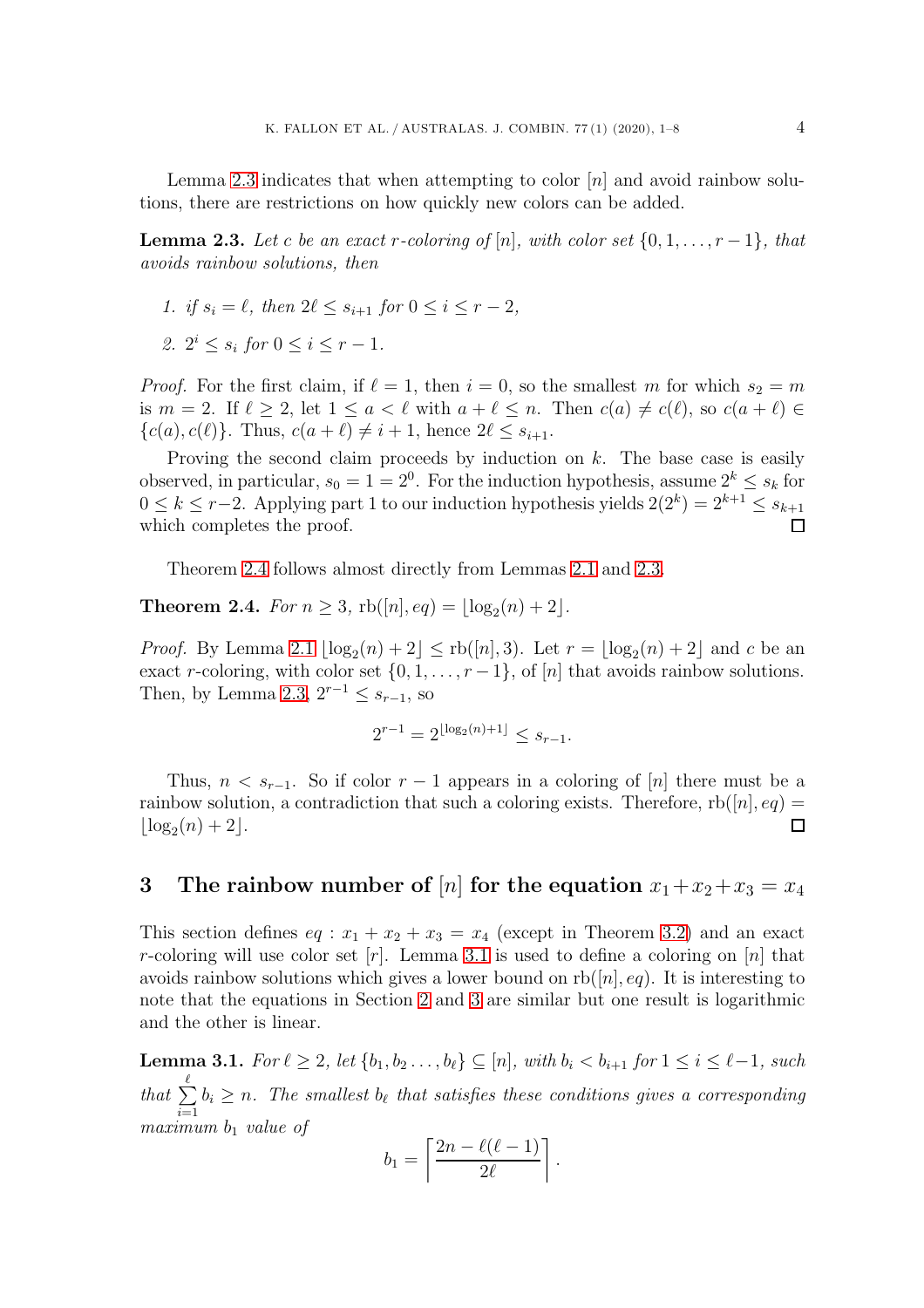*Proof.* Notice that by first minimizing  $b_{\ell}$  and then maximizing  $b_1$  gives  $b_{i+1} = b_i + 1$ , for  $1 \leq i \leq \ell - 1$ , and  $b_{\ell} = b_1 + \ell - 1$ . Observe,

$$
\sum_{i=1}^{\ell} b_i \geq n.
$$

Well-known facts about triangular numbers gives the equivalent inequality

$$
\frac{b_{\ell}(b_{\ell}+1)}{2} - \frac{(b_1-1)b_1}{2} \ge n,
$$

and solving for  $b_1$  yields

$$
b_1 \geq \frac{2n - \ell(\ell - 1)}{2\ell}.
$$

Since  $b_1$  is an integer, and the  $b_i$ 's are consecutive, it can be concluded that

$$
b_1 = \left\lceil \frac{2n - \ell(\ell - 1)}{2\ell} \right\rceil
$$

.

<span id="page-4-0"></span>**Theorem 3.2.** Let  $eq: \sum_{i=1}^{k-1} x_i = x_k$ ,  $k \geq 4$  and define  $L = \left[ \frac{2n-\ell(\ell-1)}{2\ell} \right]$  for  $\ell = k-2$ . *Then*

$$
rb([n], eq) \ge \begin{cases} n+1 & \text{if } n < \frac{(k-1)k}{2}, \\ n-L+3 & \text{otherwise.} \end{cases}
$$

*Proof.* The lower bound of  $n+1$  (which is actually an equality) occurs when [n] does not have any solutions to eq and is based on  $\sum_{i=1}^{k-1} i = \frac{(k-1)k}{2}$ . Hence every integer in [n] can be colored distinctly and  $rb([n], eq) = n + 1$  by definition. If [n] does have solutions to eq, then consider the coloring c on  $[n]$  where

$$
c(x) = \begin{cases} 1 & \text{if } 1 \le x \le L - 1, \\ i + 2 & \text{if } x = L + i. \end{cases}
$$

This coloring avoids rainbow solutions since any rainbow solution must have at least  $k-1$  elements that are bigger than L and Lemma [3.1](#page-3-2) indicates that the sum of these elements is greater than  $n$ . Thus, no rainbow solutions exist.

It remains to count how many colors are used. The number of elements that are not colored 1 is  $n - L + 1$ , thus c uses  $n - L + 2$  colors. Since c avoids rainbow solutions, this gives  $n - L + 3 \leq$  rb $([n], eq)$ .  $\Box$ 

<span id="page-4-1"></span>Corollary 3.3. For 
$$
n \ge 5
$$
,  $\left\lfloor \frac{1}{2}(n+7) \right\rfloor \le \text{rb}([n], eq)$ .

 $\Box$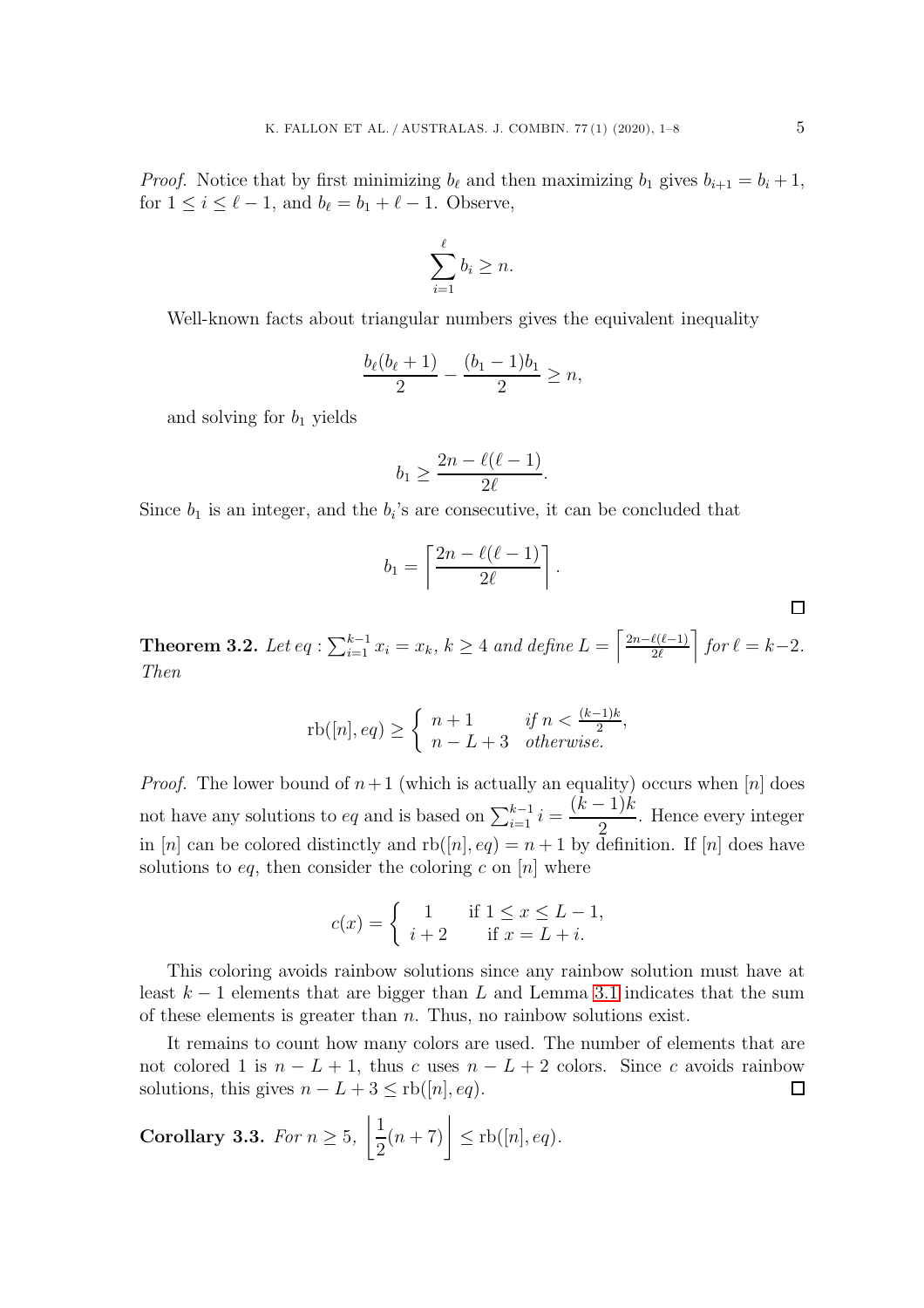*Proof.* As noted in the introduction to Section [3,](#page-3-3) eq in this problem has  $k = 4$  and  $\ell = 2$ , thus so  $L = \lceil \frac{n-1}{2} \rceil$ . Applying Theorem [3.2](#page-4-0) gives the result. □

<span id="page-5-1"></span>**Proposition 3.4.** *If n is odd and*  $n \geq 5$ *, then*  $\text{rb}([n], eq) = \frac{1}{2}(n + 7)$  *and there is a unique extremal coloring of* [n]*.*

*Proof.* When  $n = 5$  the result is immediate. When  $n = 7$  the lower bound is a result of Corollary [3.3.](#page-4-1) The upper bound is trivial since the only coloring of [7] with seven colors is to color each number distinctly. If  $c'$  is an extremal coloring of [7], then 6 colors are used. Since  $\{1, 2, 3, 6\}$  and  $\{1, 2, 4, 7\}$  are both solutions,  $c'(1) = c'(2)$  and the coloring is unique.

For the induction hypothesis, assume that for all odd k with  $7 \leq k \leq n$ , n odd, that  $\text{rb}([k], eq) = \frac{1}{2}(k+7)$  and there is a unique extremal coloring of [k], namely the coloring provided in Theorem [3.2.](#page-4-0) Define  $r = \frac{1}{2}((n+2)+7), L = \frac{n-1}{2}$  and let c be an exact r-coloring of  $[n+2]$  with color set  $\{1,\ldots,r\}$ . The induction hypothesis implies that if r or  $r - 1$  colors appear in [n], then there is a rainbow solution, so  $s_r = n + 2$  and  $s_{r-1} = n + 1$ . The induction hypothesis also implies that if  $r - 2$ colors appear in [n], there is a unique coloring of [n] with  $r-2$  colors that avoids rainbow solutions. However, applying the unique coloring yields  $c(1) = 1$ ,  $c(L) = 2$ ,  $c(L + 1) = 3$  and  $c(n + 1) = r - 1 > 3$ , thus  $\{1, L, L + 1, n + 1\}$  is a rainbow solution. Therefore,  $rb([n+2], eq) \le$ 1  $\frac{1}{2}(n+9)$ . Equality comes from the lower bound in Corollary [3.3.](#page-4-1)

Now let c be an exact  $(r-1)$ -coloring of  $[n+2]$ , with color set  $\{1, 2, \ldots, r-1\}$ , that avoids rainbow solutions. If  $r-1$  colors appear in [n] the inductive hypothesis implies there is a rainbow solution, thus  $n + 1 \leq s_{r-1} \leq n + 2$ .

If  $r-2$  colors appear in [n], then [n] has the coloring from Theorem [3.2.](#page-4-0) This means  $s_2 = L$  and  $s_3 = L+1$ . Hence, either  $\{1, L, L+1, n+1\}$  or  $\{2, L, L+1, n+2\}$ is a rainbow solution since  $n + 1 \leq s_{r-1} \leq n + 2$ . Therefore,  $n < s_{r-2}$  which implies  $s_{r-2} = n + 1$  and  $s_{r-1} = n + 2$ .

Now consider the case where  $r - 3$  colors appear in [n]. If  $r - j - 1$  colors appear in  $[n-2j+2]$ , for  $2 \leq j \leq$  $n + 3$  $\frac{1}{4}$ , then the coloring from Theorem [3.2](#page-4-0) gives  $L_j = \frac{n-2j+2-1}{2} = L - j + 1 = s_2, L - j + 2 = s_3, \ldots, n-2j+2 = s_{r-j-1}.$ However, notice that

$$
L - j + 1 \le L < L + 1 \le n - 2j + 2 < n + 1,
$$

thus  $\{1, L, L+1, n+1\}$  is a rainbow solution which implies  $n-2j+3 \leq s_{r-j-1}$ .

Combining this with  $s_i < s_{i+1}$  gives

<span id="page-5-0"></span>
$$
n - 2j + 3 \le s_{r-j-1} \le n - j + 2. \tag{*}
$$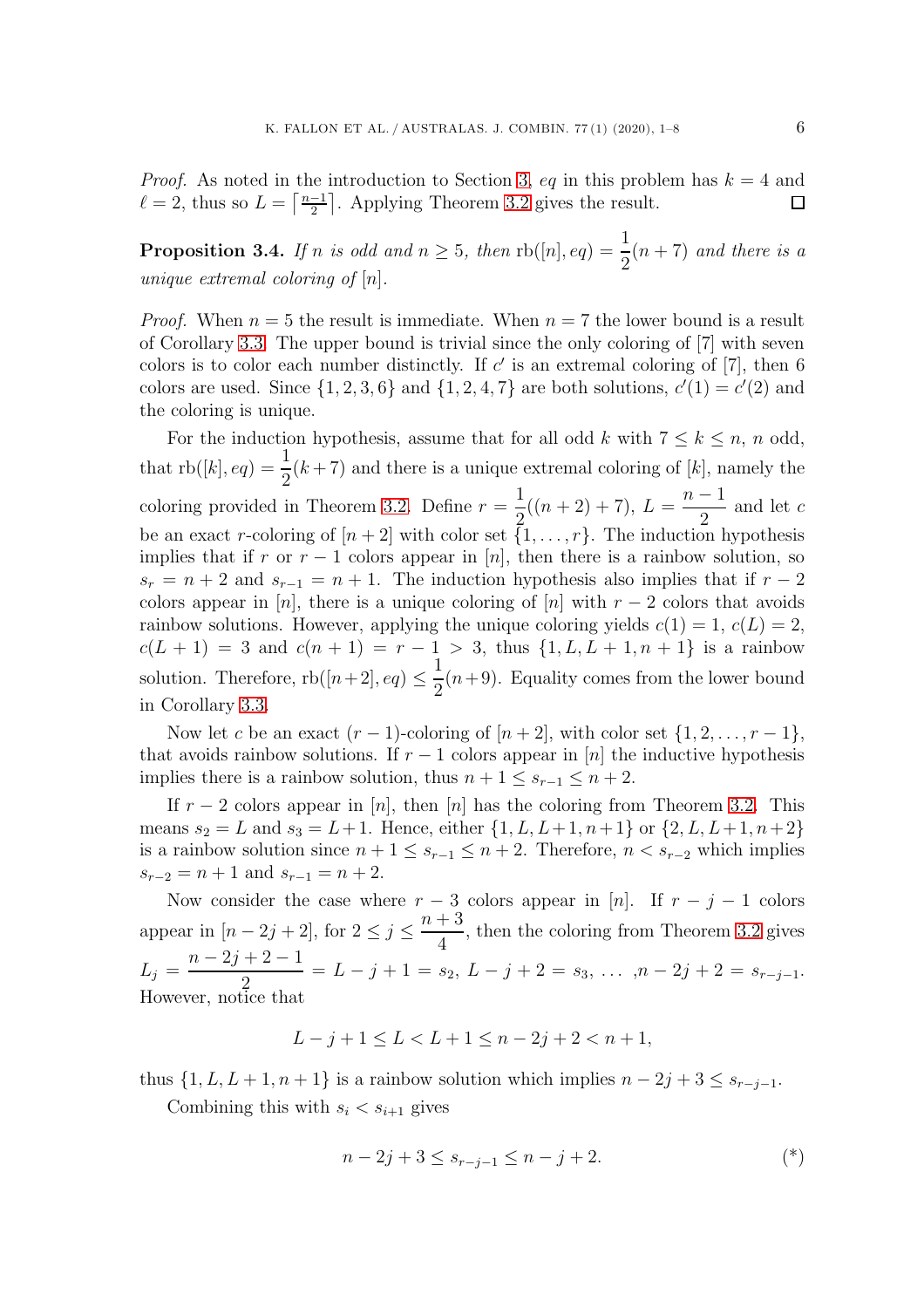Note that Inequality [\(\\*\)](#page-5-0) gives  $s_2 = s_{r-(r-3)-1} \leq n - (r-3) + 2 = L + 1$ . The remainder of the proof will show that if  $s_2 \neq L+1$ , then there is a rainbow solution. This then implies that  $s_2 = L + 1$  and c must be the coloring from Theorem [3.2.](#page-4-0)

Set  $[n+2] = \{1\} \cup A \cup B \cup \{n-1,n,n+1,n+2\}$  with  $A = \{2,3,...,L\}$  $n-3$ and  $B = \{L+1, L+2, \ldots, n-2\}$ . Note that  $|A| = |B| = L - 1 =$ and 2 that  $s_2 \in A$ . Also, for any  $x \in A$ , the set  $\{1, x, n-x, n+1\}$  is a solution to eq and  $c(1) = 1 \neq r - 2 = c(n + 1)$ . This implies that each element of the pair  ${x, n - x}$  is either the same color or at least one of them is color 1. Further, since  $x \in A$  and  $n - x \in B$ ,  $|c(A \cup B)|$  uses at most  $L - 1$  of the remaining  $|\{2, 3, \ldots, r-3\}| = r-4 = L+1$  colors. This forces  $c(n-2) = r-4$ ,  $c(n-1) = r-3$  and each pair  $\{x, n-x\}$  contributing one color from  $\{2, 3, \ldots, r-5\}$  that is not accounted for among any other  $\{y, n-y\}$  pair for  $y \in A$ . However, now  $\{1, s_2, n-s_2+1, n+2\}$ is a rainbow solution. To see this, observe that  $c(s_2 - 1) = 1$  and if  $c(n - s_2 + 1) = 2$ , then the  $\{s_2-1, n-s_2+1\}$  pair contributes the color 2 so the  $\{s_2, n-s_2\}$  pair must contribute a color that is not 2. This means  $c(n - s_2) \neq 2$  which makes  $\{1, s_2, n - s_2, n + 1\}$  a rainbow solution.  $\Box$ 

<span id="page-6-1"></span>**Lemma 3.5.** *If*  $n \geq 5$  *is odd, then*  $\text{rb}([n+1], eq) \leq$ 1  $\frac{1}{2}(n+7)$ .

*Proof.* Let  $r = \frac{1}{2}(n + 7)$  and c be an exact r-coloring of  $[n + 1]$ . If r colors appear in [n], then, by Proposition [3.6,](#page-6-0) there exists a rainbow solution. Thus  $c(n+1) = r$ and  $r - 1$  colors appear in [n]. Note that there is unique extremal coloring of [n] with  $r-1$  colors, thus  $\begin{cases} 1, \end{cases}$  $n-1$  $\left\{\frac{n+1}{2}, n+1\right\}$  is a rainbow solution since  $c(1) = 1$ ,  $\frac{1}{2}$ ,  $c((n-1)/2) = 2, c((n+1)/2) = 3$  and  $c(n+1) = r$ . Therefore,  $rb([n+1], eq) \le$ 1  $rac{1}{2}(n+7)$ .  $\Box$ 

Theorem [3.6](#page-6-0) follows Proposition [3.4](#page-5-1) and Lemma [3.5.](#page-6-1)

<span id="page-6-0"></span>**Theorem 3.6.** *For*  $n \geq 5$ ,  $rb([n], eq) = \frac{1}{2}$  $\frac{1}{2}(n+7)$ .

# **4 Conclusion**

It is believed that future work on equations of the form  $\sum_{i=1}^{k-1} x_i = x_k, k \ge 5$  should focus on the coloring exhibited in Theorem [3.2](#page-4-0) and arguments should utilize  $s_i$ . Data indicates that there are unique colorings, when  $k = 5$ , for  $n = 9, 12, 15, \ldots$ and colorings for other values of  $n$  are closely related to the unique colorings. Other questions to consider are more general equations like  $\sum$ k  $i=1$  $a_i x_k = b$ . It is not clear which, if any, techniques from this paper will be applicable in the more general situation.